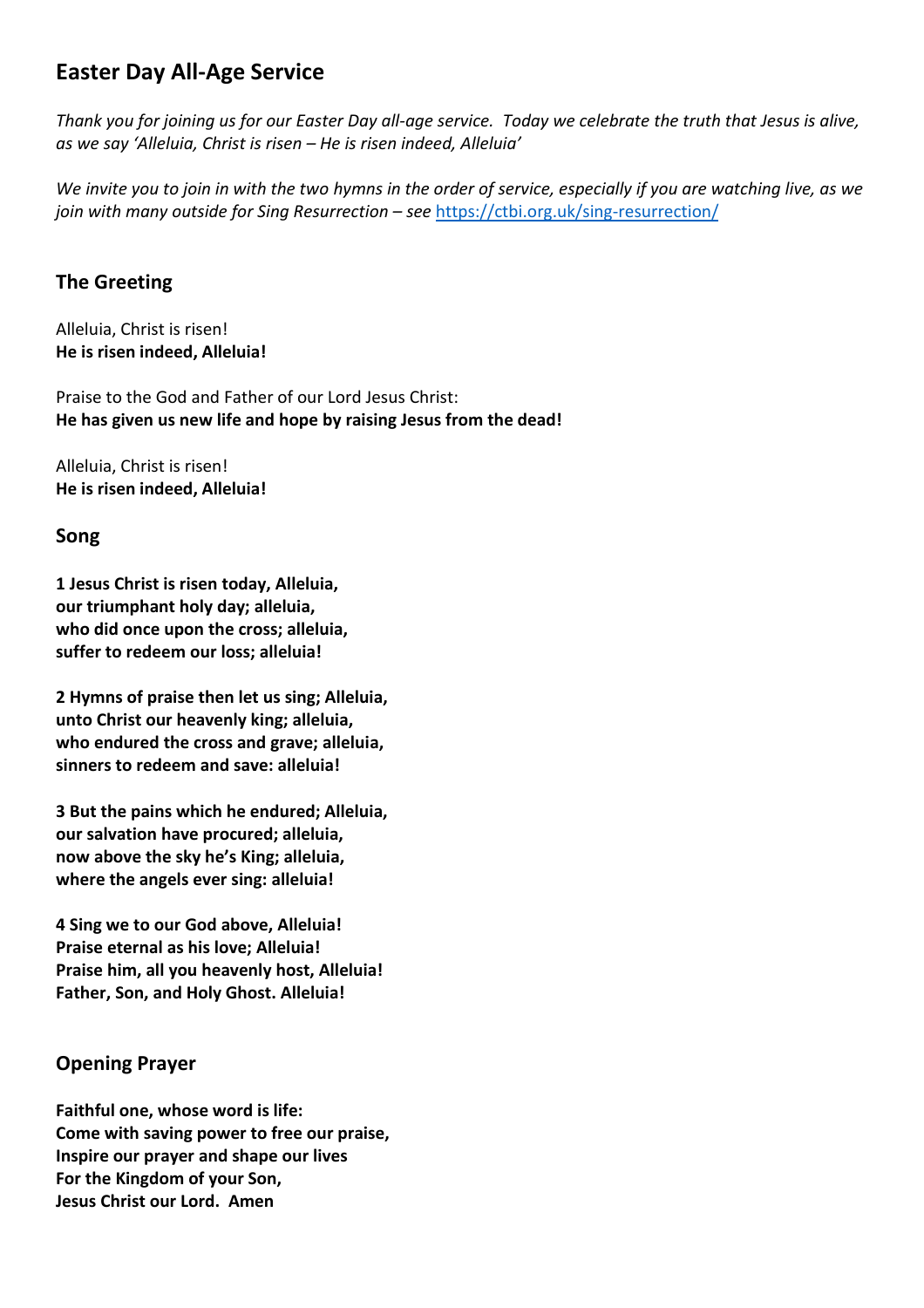## **Prayer of penitence**

Jesus Christ, risen master and triumphant Lord, we come to you in sorrow for our sins, and confess to you our own weakness and unbelief.

We have lived by our own strength, and not by the power of your resurrection. In your mercy, forgive us. **Lord, hear us and help us.**

We have lived by the light of our own eyes, as faithless and not believing. In your mercy, forgive us. **Lord, hear us and help us.**

We have lived for this world alone and doubted our home in heaven. In your mercy, forgive us. **Lord, hear us and help us.**

May God who loved the world so much that He sent His Son to be our Saviour forgive us our sins and make us holy to serve Him in this world, through Jesus Christ our Lord. **Amen.**

#### **Prayer for Today**

God of glory, by the raising of your Son you have broken the chains of death and hell: fill your Church with faith and hope; for a new day has dawned and the way to life stands open in our Saviour Jesus Christ. **Amen.**

### **Bible Reading** *John 20:1-18 (NIV)*

Early on the first day of the week, while it was still dark, Mary Magdalene went to the tomb and saw that the stone had been removed from the entrance.  $2$  So she came running to Simon Peter and the other disciple, the one Jesus loved, and said, 'They have taken the Lord out of the tomb, and we don't know where they have put him!'

 $3$  So Peter and the other disciple started for the tomb.  $4$  Both were running, but the other disciple outran Peter and reached the tomb first.<sup>5</sup> He bent over and looked in at the strips of linen lying there but did not go in. <sup>6</sup> Then Simon Peter came along behind him and went straight into the tomb. He saw the strips of linen lying there, <sup>7</sup> as well as the cloth that had been wrapped round Jesus' head. The cloth was still lying in its place, separate from the linen. <sup>8</sup> Finally the other disciple, who had reached the tomb first, also went inside. He saw and believed. <sup>9</sup> (They still did not understand from Scripture that Jesus had to rise from the dead.) <sup>10</sup> Then the disciples went back to where they were staying.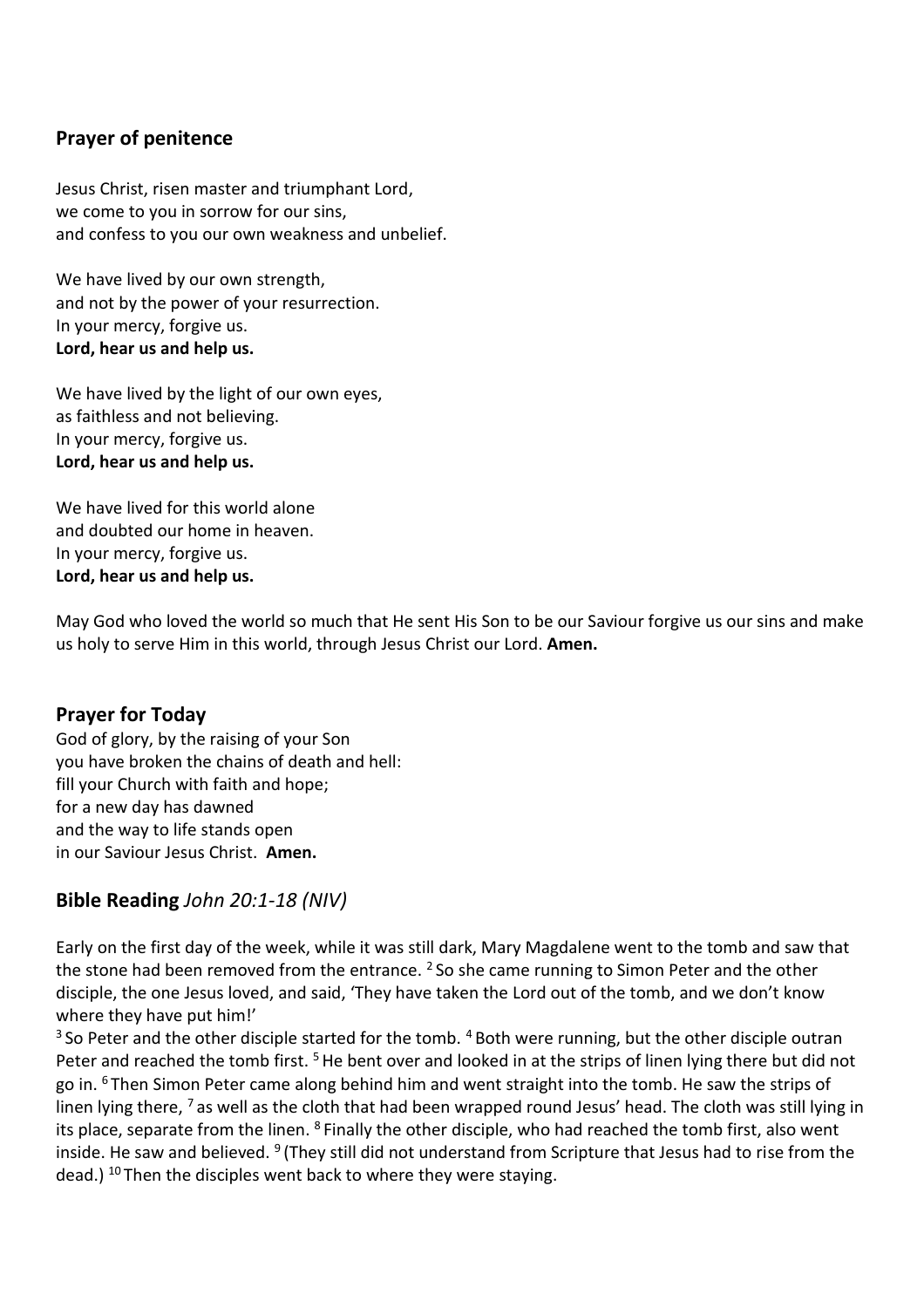$11$  Now Mary stood outside the tomb crying. As she wept, she bent over to look into the tomb  $12$  and saw two angels in white, seated where Jesus' body had been, one at the head and the other at the foot. <sup>13</sup> They asked her, 'Woman, why are you crying?'

'They have taken my Lord away,' she said, 'and I don't know where they have put him.'  $^{14}$  At this, she turned round and saw Jesus standing there, but she did not realise that it was Jesus.

 $15$  He asked her, 'Woman, why are you crying? Who is it you are looking for?'

Thinking he was the gardener, she said, 'Sir, if you have carried him away, tell me where you have put him, and I will get him.'

<sup>16</sup> Jesus said to her, 'Mary.'

She turned towards him and cried out in Aramaic, 'Rabboni!' (which means 'Teacher').

<sup>17</sup> Jesus said, 'Do not hold on to me, for I have not yet ascended to the Father. Go instead to my brothers and tell them, "I am ascending to my Father and your Father, to my God and your God."'

<sup>18</sup> Mary Magdalene went to the disciples with the news: 'I have seen the Lord!' And she told them that he had said these things to her.

# **Talk**

I wonder how you got on making your Easter Garden? It's been great seeing some of your photos; we've put them on the website, and there's still room for more! Here's one I made earlier! You can see the crosses, and the tomb with the stone rolled away with the grave clothes in it.

I wonder how many times over the last few weeks you've begun to doubt and despair, even saying – maybe when trying to get an online shopping slot, or something you'd like to do but can't you've said 'its' impossible'. Here we are meeting in a way none of us could have predicted just few weeks ago, on Easter morning. We've just heard the event from John's Gospel. What seemed impossible as Jesus friends watched him die on a cross is now transformed as they see Jesus alive. On the first Easter morning the impossible happened.

- The massive stone that had been rolled in front of Jesus' tomb had been moved away from the entrance.
- Inside the tomb where Jesus' body had lain, there was now no sign of it.
- All that was left to see were the grave clothes.

I hope that despite the difficulty getting shopping, you've still managed to get an Easter Egg – here's mine. I'm going to unwrap it now – what do you think I will find inside the egg?

Nothing! That's what Peter discovered as he approached the tomb and saw the stone had been rolled away – nothing there except the grave clothes. For the moment Peter was confused.

Confused too was Mary – she was overcome by grief, thinking that something awful had happened to Jesus body. But the impossible had happened. Jesus was alive, and standing in front of her. In her confusion, she didn't even recognise him; but in meeting the risen Lord Jesus Mary's life was transformed. And did you notice the one word Jesus said to her – 'Mary' – he spoke her name. Many of us are finding different ways to communicate – zoom, facetime, telephones and yes, even letters – though they might need to spend 3 days in quarantine before we open them. Yet it's the sound of a loved one's voice that speaks most clearly, however it's communicated. The risen Lord Jesus said 'Mary'!

Instead of being really sad, *(Show large sad face)* 

• Mary was now full of joy. *(Show large smiley face)* 

Instead of feeling confused about Jesus, *(Show large sad face)* 

• Mary was now full of love for Jesus. *(Show large smiley face)*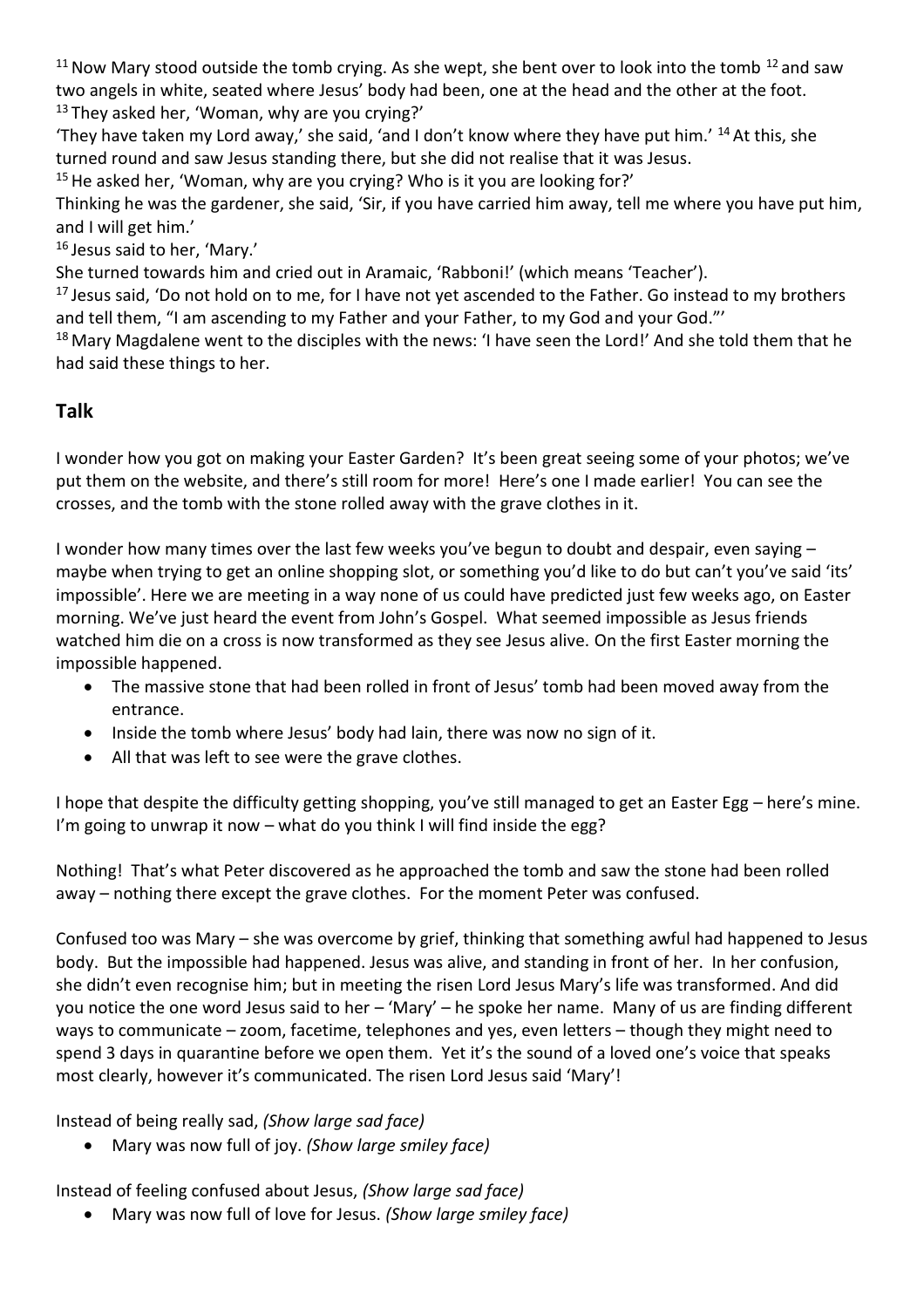Instead of being in despair, *(Show large sad face)* 

• Mary was now full of hope. *(Show large smiley face)* 

The impossible happened that first Easter Day. Jesus was raised from the dead, and as he met them, their lives were transformed. This is the truth that Christians still discover today. Jesus is still alive, and still speaks our names. However we are feeling about the present situation, and what the future might bring knowing the risen Lord Jesus can do the same for us as it did for Mary.

Instead of being really sad, *(Show large sad face)* 

• We are now full of joy. *(Show large smiley face)* 

Instead of feeling confused about Jesus, *(Show large sad face)* 

• We are now full of love for Jesus. *(Show large smiley face)* 

Instead of being in despair, *(Show large sad face)* 

• We are now full of hope. *(Show large smiley face)* 

I am going to light this year's Easter candle. The transfer on this candle is special to me – I brought it from Durham Cathedral when we were visiting our family in February. It was to be lit today in church, and I was going to be baptising our grandson Arthur. That's having to be put on hold.

But the truth that candle represents is still true. The Easter Candle is used for Baptisms because the risen Lord Jesus Christ is the light of the world, here to transform our lives. So I now invite us to respond. I'll be using the words said at baptism services and the responses are those which we might have said at our confirmation. If you yourself have not yet been baptised or made these promises for yourself, maybe today is the day to make them for the first time. If so, please email me afterwards and let me know you made these promises. However we might be feeling about events in the world around us, when we promise to follow Jesus Christ he changes us just as he changed Mary. The outward circumstances might not change, but Jesus knowing and calling us by name changes sadness to joy, confusion to love, and despair to hope.

# **The Creed**

Do you turn to Christ? **I turn to Christ**

Do you repent of your sins? **I repent of my sins**

Do you renounce evil? **I renounce evil**

Do you believe and trust in God the Father, source of all being and life, the One for whom we exist? **I believe and trust in him.**

**Do you believe and trust in God the Son, who took our human nature, died for us and rose again?** I believe and trust in him.

**Do you believe and trust in God the Holy Spirit, who gives life to the people of God**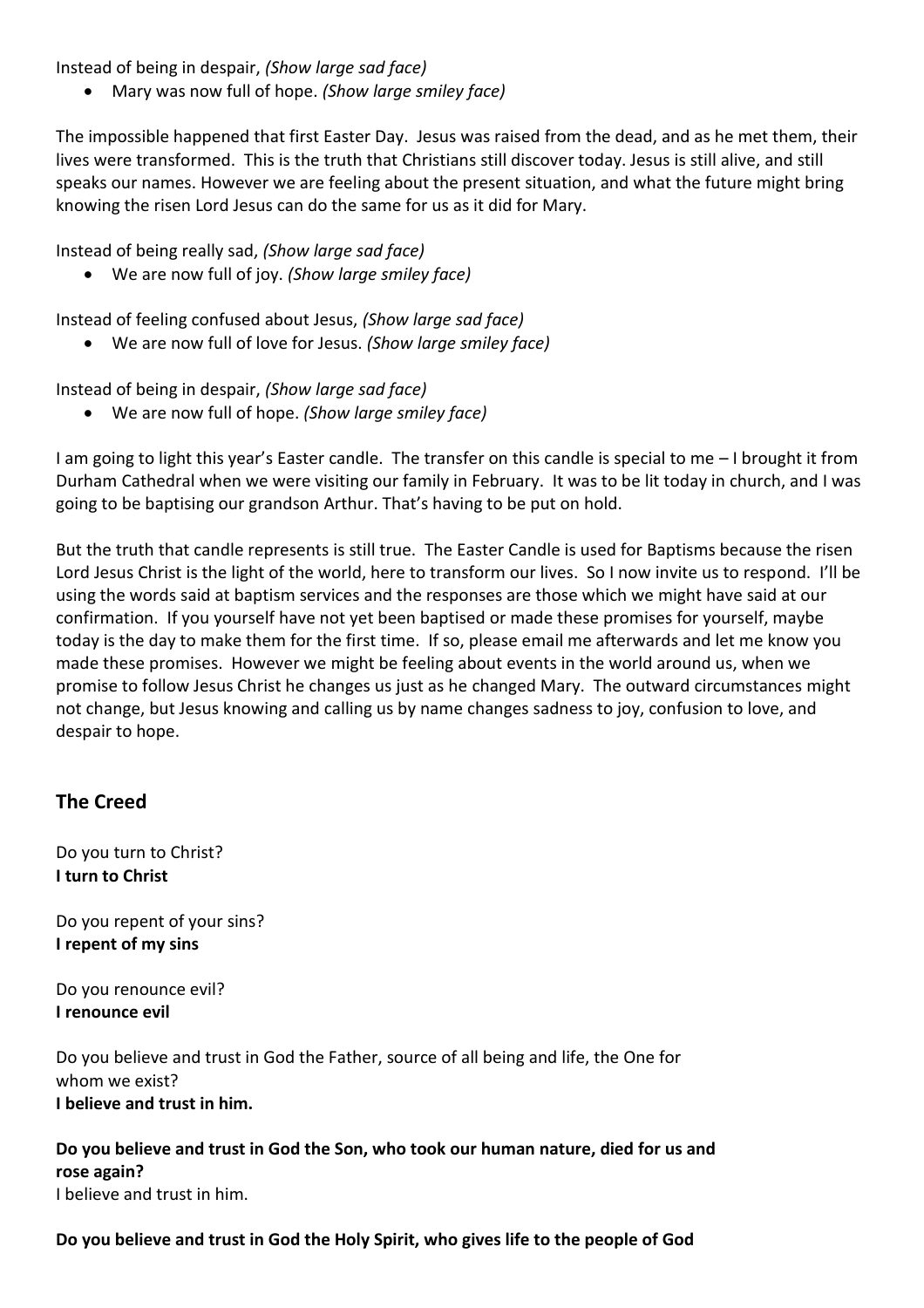**and makes Christ known in the world?**

I believe and trust in him.

This is the faith of the Church **This is our faith. We believe and trust in one God, Father, Son and Holy Spirit.**

### **The prayers**

Lord, on this holy day when we are so full of joy we recognise that many people are sad. We come before you now lifting them up into your loving arms. Risen Jesus, **come among us.**

We pray for our world that so desperately needs your new, transformed life. We feel the joy of that first Easter morning and pray for restoration of faith where it is most lacking. Risen Jesus, **come among us.**

We pray for the Church. As we celebrate this morning we pray for other Christians worldwide who join with us in praise and worship. Risen Jesus, **come among us.**

We pray for new life and hope for the sick, and for those who mourn the passing of a loved one. Risen Jesus, **come among us.**

We pray for all the people we meet, at home and in our daily lives, especially those who do not know Easter joy. Risen Jesus, **come among us.**

*After a moment of silence for our own prayers, we join together as Jesus taught us to pray:*

**Our Father, who art in heaven, hallowed be thy name. Thy Kingdom come, thy will be done, on earth as it is in heaven Give us this day our daily bread. And forgive us our trespasses, as we forgive those who trespass against us. And lead us not into temptation, but deliver us from evil. For thine is the kingdom, the power and the glory. for ever and ever. Amen**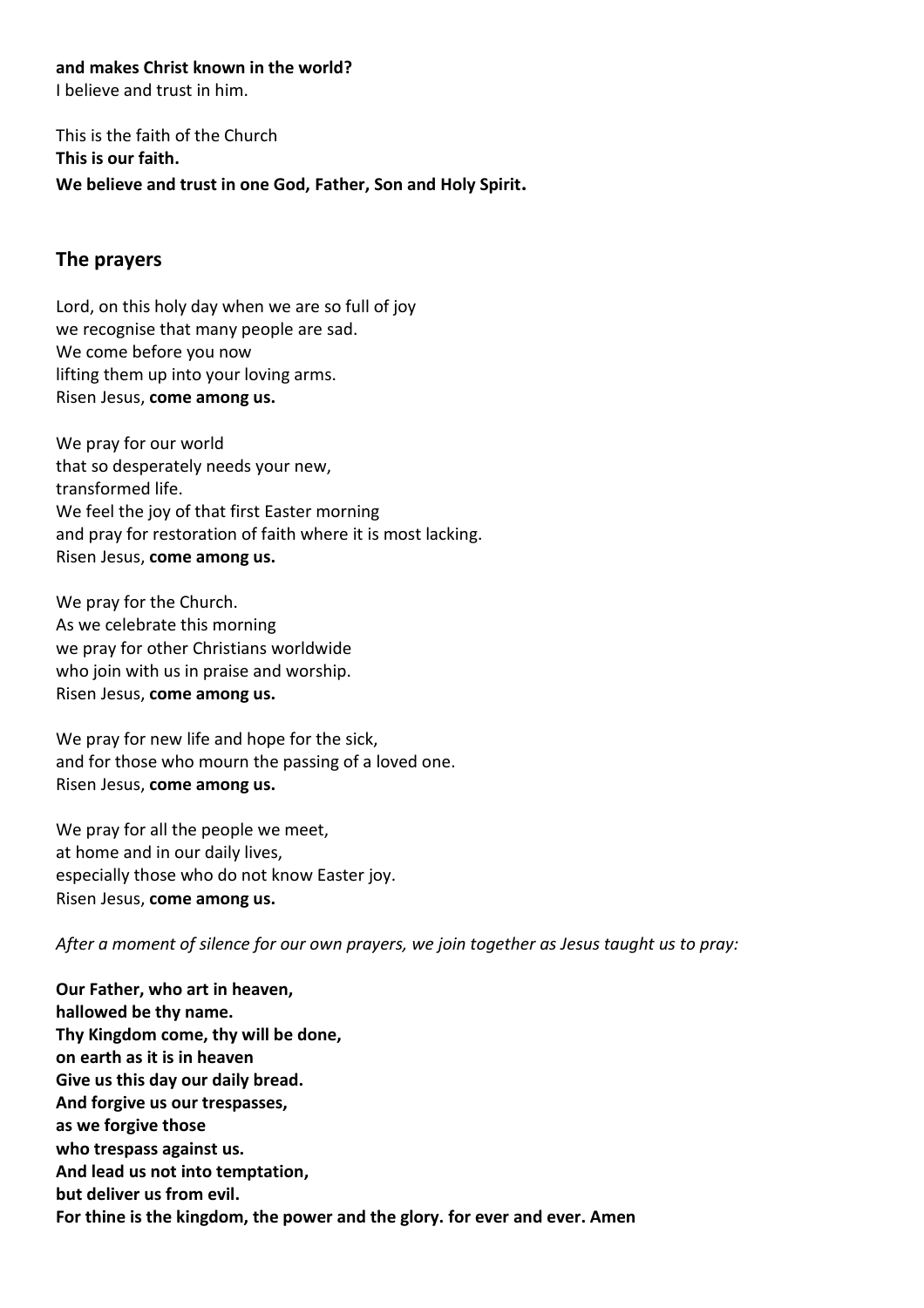# **The Communion**

*We remember Jesus' words at the Last Supper*

### **Closing prayer**

Lord, Mary had the privilege of knowing you on this earth. You loved her, and she loved you. I am your brother/sister and you love me and I love you. Help me to share this wonderful news with those around me. As we celebrate the resurrection, I thank you so much for all that you have done for me. **Amen.**

Alleluia, Christ is risen! **He is risen indeed, Alleluia!**

Praise to the God and Father of our Lord Jesus Christ: **He has given us new life and hope by raising Jesus from the dead!**

Alleluia, Christ is risen! **He is risen indeed, Alleluia!**

#### **Song**

**1 Thine be the glory, risen, conqu'ring Son; endless is the vict'ry Thou o'er death hast won. Angels in bright raiment rolled the stone away, kept the folded grave-clothes where Thy body lay.** *Thine be the glory, risen, conqu'ring Son; endless is the vict'ry Thou o'er death hast won.*

**2 Lo, Jesus meets us, risen from the tomb. Lovingly He greets us, scatters fear and gloom; let His church with gladness hymns of triumph sing, for the Lord now liveth; death hath lost its sting.**  *Thine be the glory, risen, conqu'ring Son; endless is the vict'ry Thou o'er death hast won.*

**3 No more we doubt Thee, glorious Prince of life!! Life is nought without Thee; aid us in our strife; make us more than conqu'rors, through Thy deathless love; bring us safe through Jordan to Thy home above.**  *Thine be the glory, risen, conqu'ring Son; endless is the vict'ry Thou o'er death hast won.*

### **Blessing**